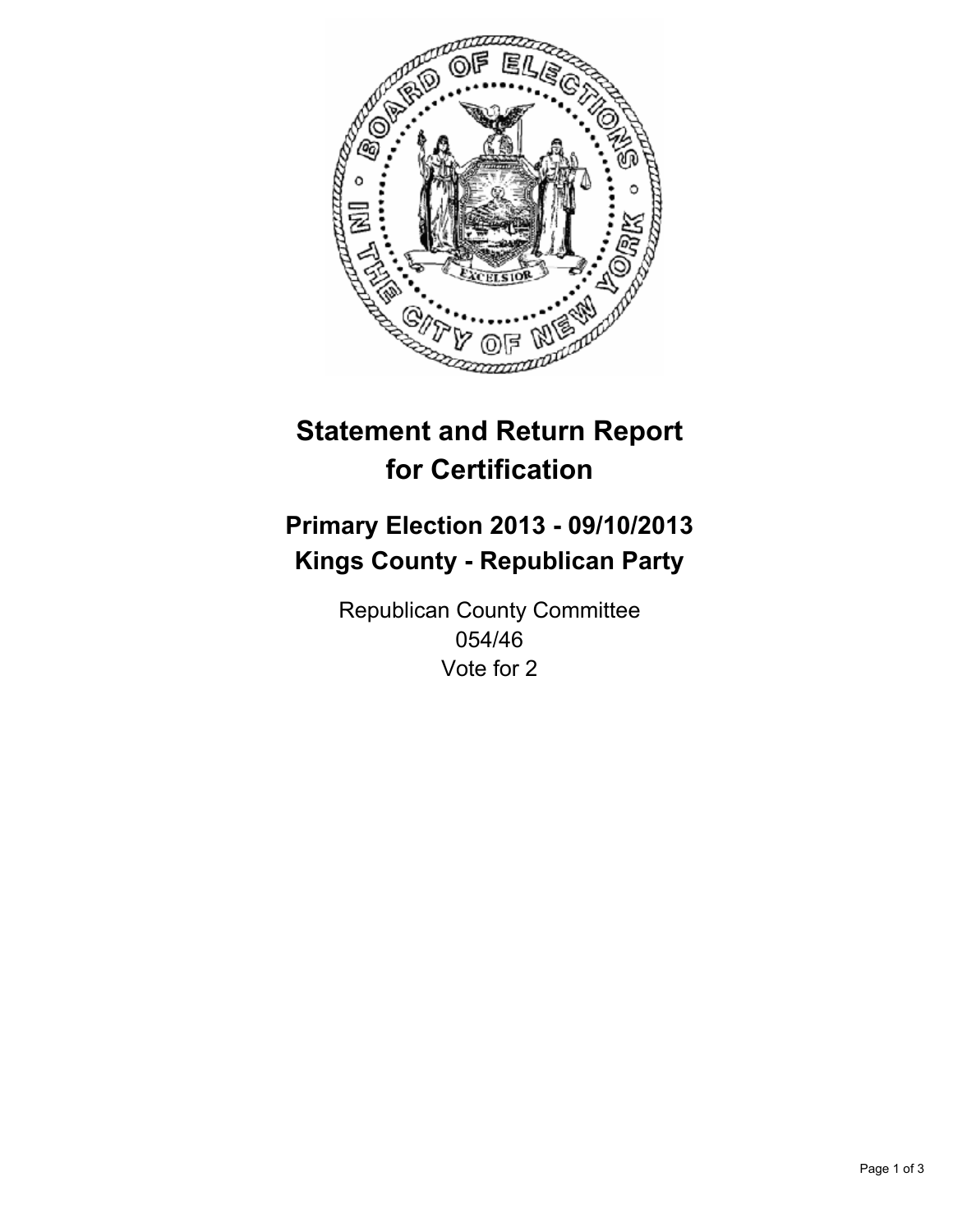

#### **Assembly District 46**

| 0        |
|----------|
|          |
| 0        |
| $\Omega$ |
|          |
| 8        |
| 10       |
| 4        |
| 11       |
| 33       |
|          |